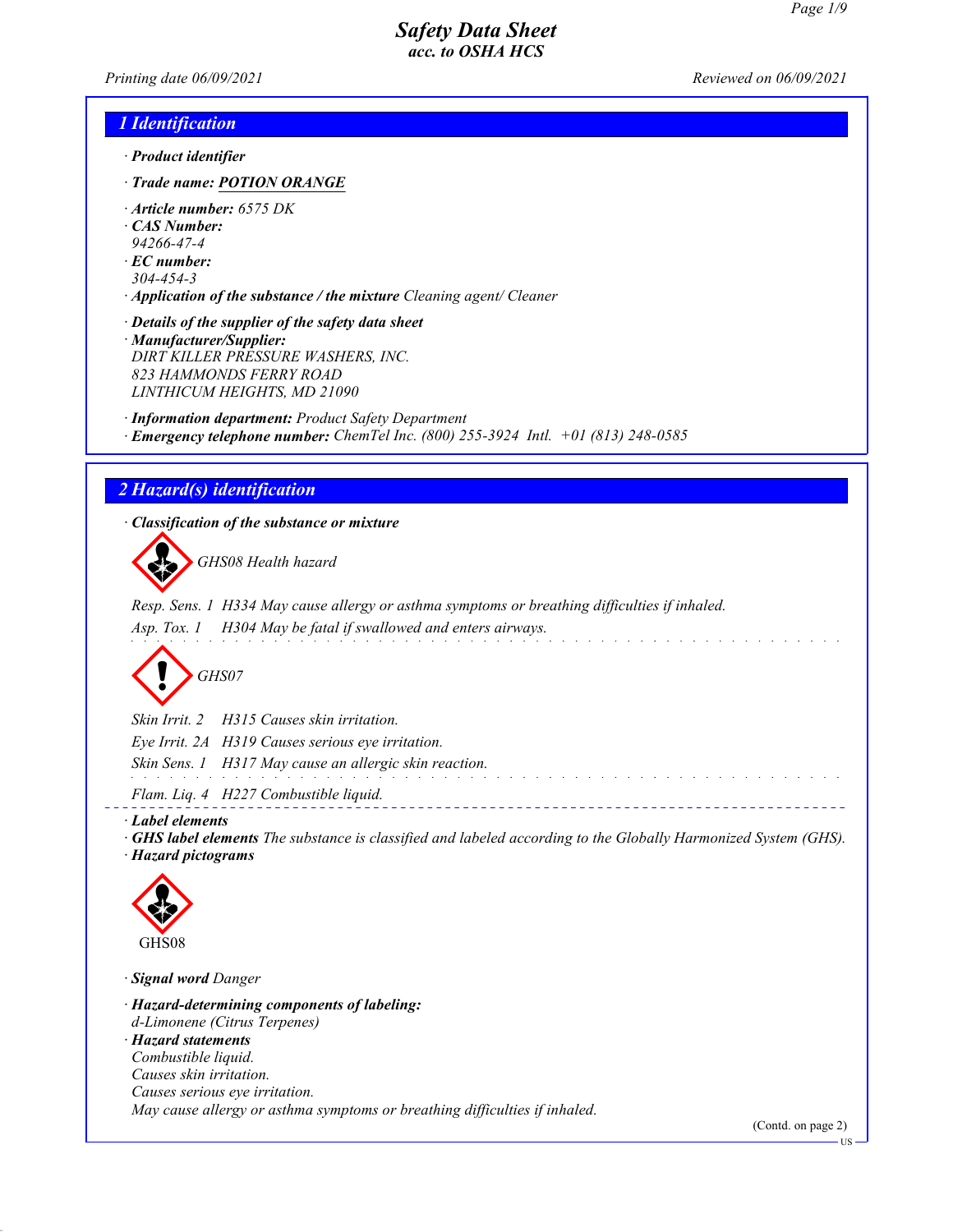*Printing date 06/09/2021 Reviewed on 06/09/2021*

*Trade name: POTION ORANGE*

|                                                                                                                                                    | (Contd. of page 1)           |
|----------------------------------------------------------------------------------------------------------------------------------------------------|------------------------------|
| May cause an allergic skin reaction.                                                                                                               |                              |
| May be fatal if swallowed and enters airways.                                                                                                      |                              |
| · Precautionary statements                                                                                                                         |                              |
| $P301 + P310$<br>If swallowed: Immediately call a poison center/doctor.                                                                            |                              |
| <i>P321</i><br>Specific treatment (see on this label).                                                                                             |                              |
| P331<br>Do NOT induce vomiting.                                                                                                                    |                              |
| P305+P351+P338 If in eyes: Rinse cautiously with water for several minutes. Remove contact lenses, if present<br>and easy to do. Continue rinsing. |                              |
| $P362 + P364$<br>Take off contaminated clothing and wash it before reuse.                                                                          |                              |
| P <sub>405</sub><br>Store locked up.                                                                                                               |                              |
| <i>P501</i><br>Dispose of contents/container in accordance with local/regional/national/international                                              |                              |
| regulations.                                                                                                                                       |                              |
| · Classification system:                                                                                                                           |                              |
| $\cdot$ NFPA ratings (scale 0 - 4)                                                                                                                 |                              |
|                                                                                                                                                    |                              |
| $Health = 2$                                                                                                                                       |                              |
| $Fire = 2$                                                                                                                                         |                              |
| $Reactivity = 0$                                                                                                                                   |                              |
| $\cdot$ HMIS-ratings (scale 0 - 4)                                                                                                                 |                              |
|                                                                                                                                                    |                              |
| <b>HEALTH</b><br>$^{\ast}2$<br>$Health = *2$                                                                                                       |                              |
| $Fire = 2$<br>$\overline{2}$<br><b>FIRE</b>                                                                                                        |                              |
| $Reactivity = 0$<br>REACTIVITY <sup>0</sup>                                                                                                        |                              |
|                                                                                                                                                    |                              |
| $\cdot$ Other hazards                                                                                                                              |                              |
| · Results of PBT and vPvB assessment                                                                                                               |                              |
| · <b>PBT:</b> Not applicable.                                                                                                                      |                              |
| $\cdot$ vPvB: Not applicable.                                                                                                                      |                              |
|                                                                                                                                                    |                              |
| <b>3 Composition/information on ingredients</b>                                                                                                    |                              |
|                                                                                                                                                    |                              |
| • Chemical characterization: Substances                                                                                                            |                              |
| CAS No. Description                                                                                                                                |                              |
| 94266-47-4 d-Limonene (Citrus Terpenes)                                                                                                            |                              |
| $\cdot$ Identification number(s)                                                                                                                   |                              |
| $\cdot$ EC number: 304-454-3                                                                                                                       |                              |
| · Dangerous components:                                                                                                                            |                              |
| 66455-15-0 C10-12 6 Mole Linear Alcohol Ethoxylate                                                                                                 | $>2.5 - 510%$                |
|                                                                                                                                                    |                              |
|                                                                                                                                                    |                              |
| <b>4 First-aid measures</b>                                                                                                                        |                              |
|                                                                                                                                                    |                              |
| $\cdot$ Description of first aid measures                                                                                                          |                              |
| <b>General information:</b> Immediately remove any clothing soiled by the product.                                                                 |                              |
| After inhalation:                                                                                                                                  |                              |
|                                                                                                                                                    |                              |
| Supply fresh air and to be sure call for a doctor.                                                                                                 |                              |
| In case of unconsciousness place patient stably in side position for transportation.                                                               |                              |
| · After skin contact: Immediately wash with water and soap and rinse thoroughly.                                                                   |                              |
| After eye contact:                                                                                                                                 |                              |
| Rinse opened eye for several minutes under running water. If symptoms persist, consult a doctor.                                                   |                              |
| · After swallowing:                                                                                                                                |                              |
| Rinse out mouth and then drink plenty of water.                                                                                                    |                              |
| A person vomiting while lying on their back should be turned onto their side.                                                                      |                              |
|                                                                                                                                                    | (Contd. on page 3)<br>$US -$ |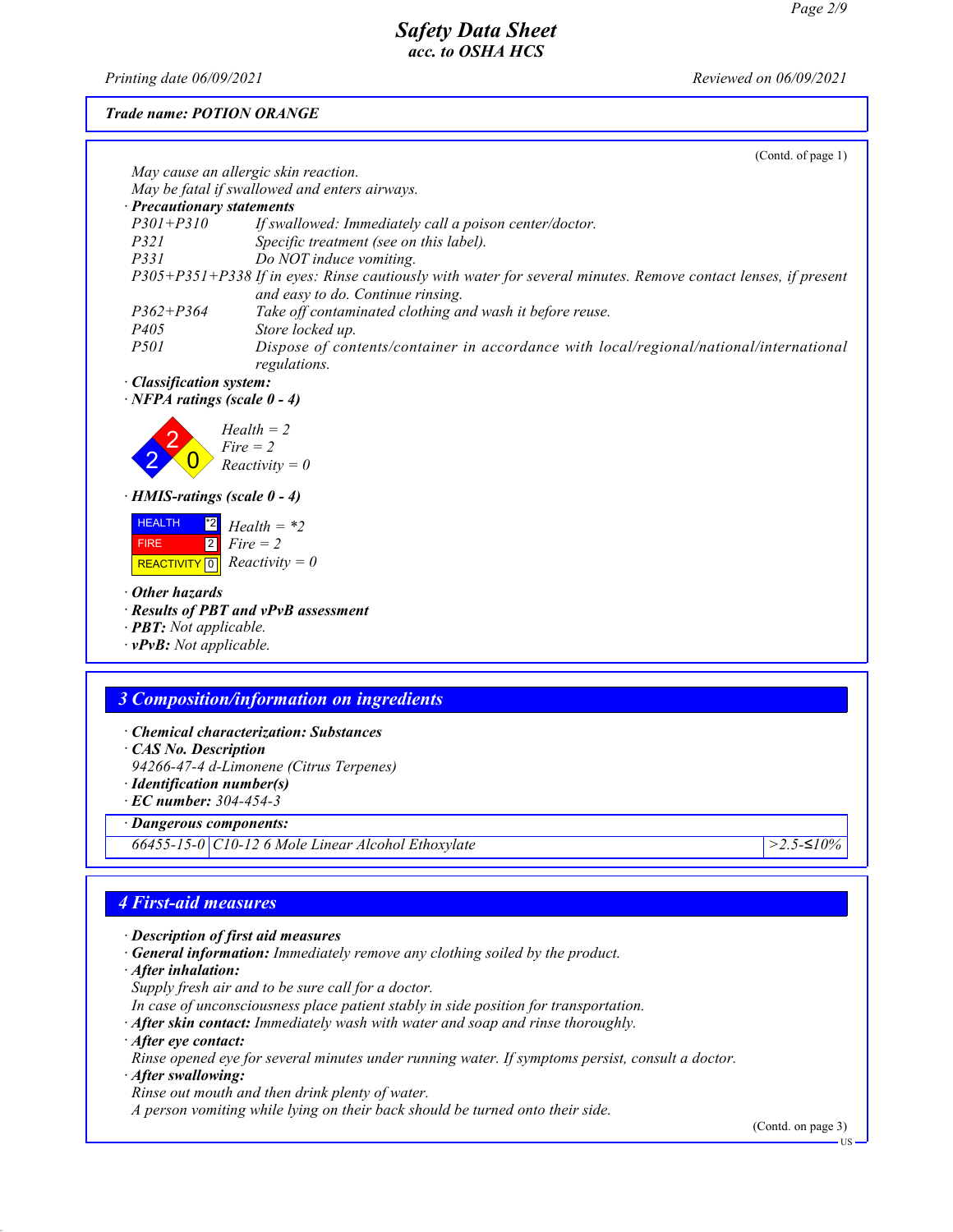*Printing date 06/09/2021 Reviewed on 06/09/2021*

#### *Trade name: POTION ORANGE*

(Contd. of page 2)

- *· Information for doctor: · Most important symptoms and effects, both acute and delayed Allergic reactions Asthma attacks Gastric or intestinal disorders Headache Nausea*
- *· Danger Danger of impaired breathing.*
- *· Indication of any immediate medical attention and special treatment needed Medical supervision for at least 48 hours.*

*Treat skin and mucous membrane with antihistamine and corticoid preparations. Severe allergic skin reaction, bronchial spasms and anaphylactic shock are possible.*

#### *5 Fire-fighting measures*

*· Extinguishing media*

- *· Suitable extinguishing agents:*
- *CO2, extinguishing powder or water spray. Fight larger fires with water spray or alcohol resistant foam.*
- *· Special hazards arising from the substance or mixture Carbon monoxide (CO)*
- *· Advice for firefighters*
- *· Protective equipment: No special measures required.*

#### *6 Accidental release measures*

- *· Personal precautions, protective equipment and emergency procedures Wear protective equipment. Keep unprotected persons away.*
- *· Environmental precautions: Prevent seepage into sewage system, workpits and cellars.*
- *· Methods and material for containment and cleaning up: Absorb with liquid-binding material (sand, diatomite, acid binders, universal binders, sawdust). Dispose contaminated material as waste according to item 13. Ensure adequate ventilation.*
- *· Reference to other sections See Section 7 for information on safe handling. See Section 8 for information on personal protection equipment. See Section 13 for disposal information.*

#### *7 Handling and storage*

#### *· Handling:*

- *· Precautions for safe handling*
- *Ensure good ventilation/exhaustion at the workplace.*
- *Prevent formation of aerosols.*
- *· Information about protection against explosions and fires: Keep ignition sources away Do not smoke.*
- *· Conditions for safe storage, including any incompatibilities*
- *· Storage:*
- *· Requirements to be met by storerooms and receptacles: Provide solvent resistant, sealed floor.*
- *· Information about storage in one common storage facility:*
- *Store away from foodstuffs. Store away from oxidizing agents.*
- *· Further information about storage conditions: Keep receptacle tightly sealed.*

(Contd. on page 4)

US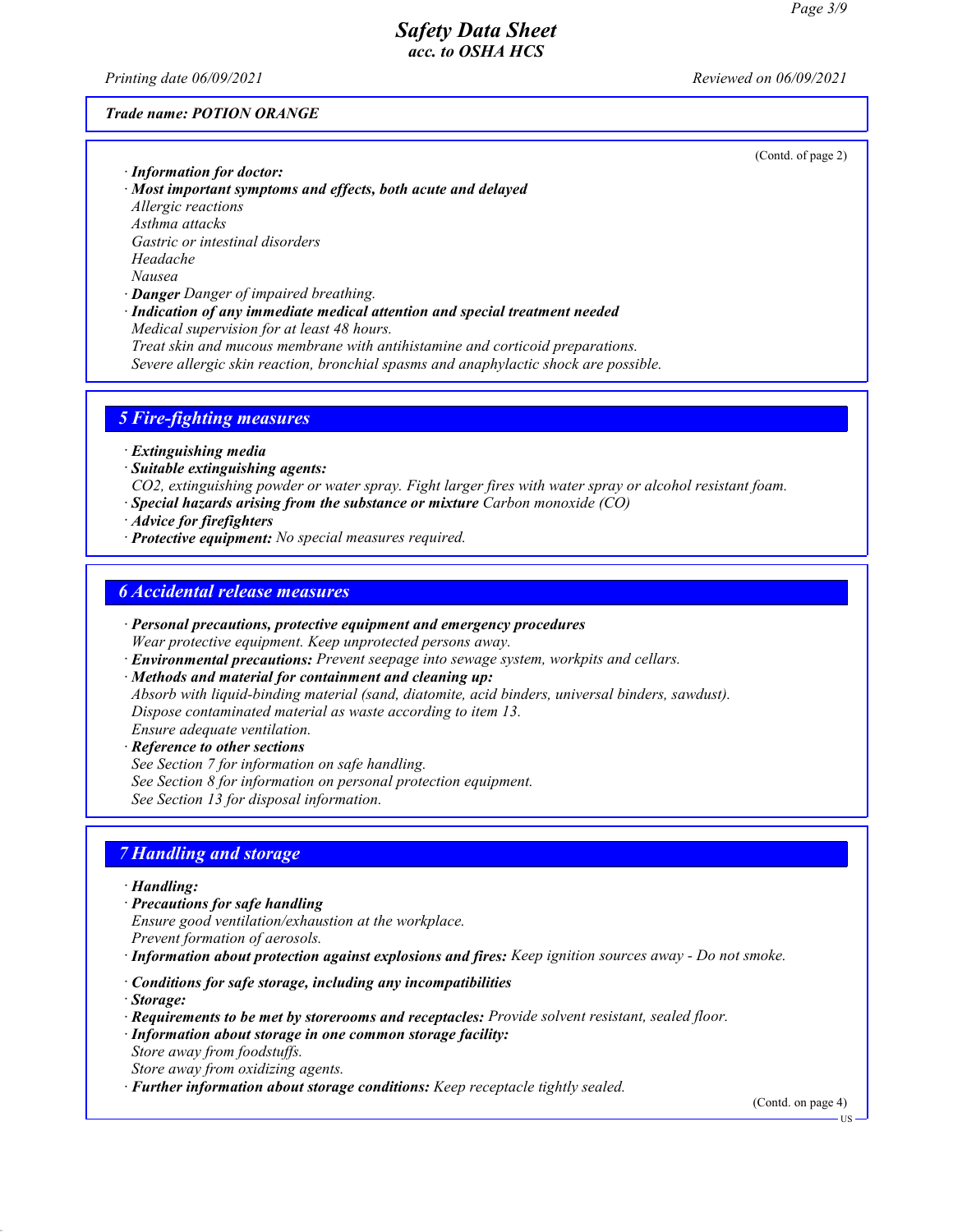*Printing date 06/09/2021 Reviewed on 06/09/2021*

*Trade name: POTION ORANGE*

*· Specific end use(s) No further relevant information available.*

*8 Exposure controls/personal protection*

*· Additional information about design of technical systems: No further data; see item 7.*

- *· Control parameters*
- *· Components with limit values that require monitoring at the workplace: Not required.*
- *· Additional information: The lists that were valid during the creation were used as basis.*
- *· Exposure controls*
- *· Personal protective equipment:*
- *· General protective and hygienic measures: Keep away from foodstuffs, beverages and feed. Immediately remove all soiled and contaminated clothing. Wash hands before breaks and at the end of work. Avoid contact with the eyes and skin.*
- *· Breathing equipment:*

*In case of brief exposure or low pollution use respiratory filter device. In case of intensive or longer exposure use respiratory protective device that is independent of circulating air.*

*· Protection of hands:*



\_S*Protective gloves*

*The glove material has to be impermeable and resistant to the product/ the substance/ the preparation. Due to missing tests no recommendation to the glove material can be given for the product/ the preparation/ the chemical mixture.*

*Selection of the glove material on consideration of the penetration times, rates of diffusion and the degradation*

*· Material of gloves*

*PVC or PE gloves Neoprene gloves*

*Butyl rubber, BR*

*The selection of the suitable gloves does not only depend on the material, but also on further marks of quality and varies from manufacturer to manufacturer.*

*· Penetration time of glove material*

*The exact break through time has to be found out by the manufacturer of the protective gloves and has to be observed.*

- *· Not suitable are gloves made of the following materials: Leather gloves*
- *· Eye protection:*



\_R*Tightly sealed goggles*

*· Body protection: Solvent resistant protective clothing*

(Contd. on page 5)

US

(Contd. of page 3)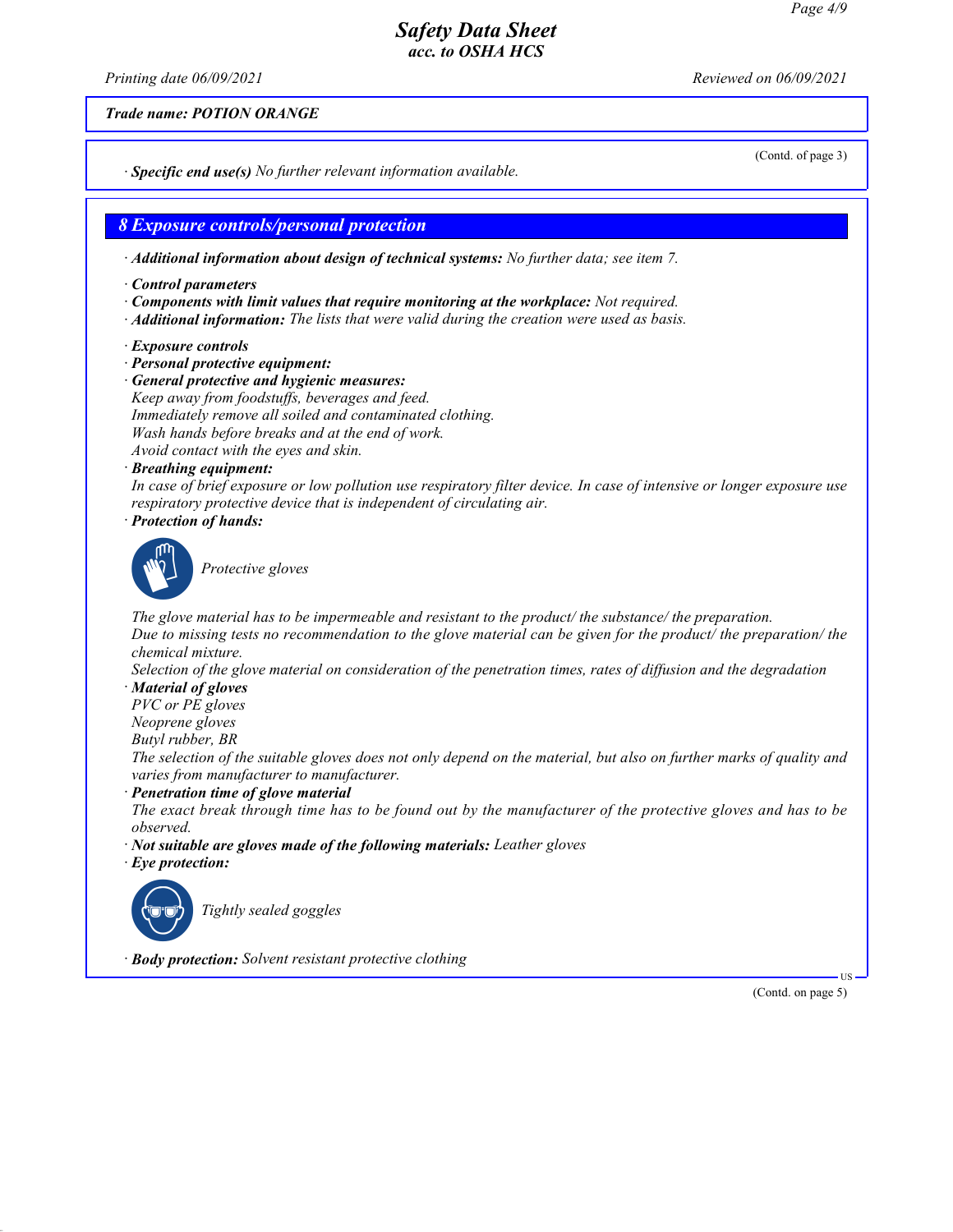*Printing date 06/09/2021 Reviewed on 06/09/2021*

#### *Trade name: POTION ORANGE*

(Contd. of page 4)

| <b>9 Physical and chemical properties</b>                  |                                            |  |
|------------------------------------------------------------|--------------------------------------------|--|
| · Information on basic physical and chemical properties    |                                            |  |
| <b>General Information</b>                                 |                                            |  |
| $\cdot$ Appearance:                                        |                                            |  |
| Form:                                                      | Liquid                                     |  |
| Color:                                                     | Orange                                     |  |
| · Odor:                                                    | Citrus                                     |  |
| Odor threshold:                                            | Not determined.                            |  |
| $\cdot$ pH-value:                                          | Not determined.                            |  |
| Change in condition                                        |                                            |  |
| <b>Melting point/Melting range:</b>                        | Undetermined.                              |  |
| <b>Boiling point/Boiling range:</b>                        | Undetermined.                              |  |
| · Flash point:                                             | 48 °C (118.4 °F)                           |  |
| · Flammability (solid, gaseous):                           | Not applicable.                            |  |
| · Decomposition temperature:                               | Not determined.                            |  |
| · Auto igniting:                                           | Not determined.                            |  |
| · Danger of explosion:                                     | Not determined.                            |  |
| · Explosion limits:                                        |                                            |  |
| Lower:                                                     | Not determined.                            |  |
| <b>Upper:</b>                                              | Not determined.                            |  |
| · Vapor pressure:                                          | Not determined.                            |  |
| $\cdot$ Density:                                           | Not determined.                            |  |
| · Relative density                                         | Not determined.                            |  |
| · Vapor density                                            | Not determined.                            |  |
| $\cdot$ Evaporation rate                                   | Not determined.                            |  |
| · Solubility in / Miscibility with                         |                                            |  |
| Water:                                                     | Not miscible or difficult to mix.          |  |
| · Partition coefficient (n-octanol/water): Not determined. |                                            |  |
| · Viscosity:                                               |                                            |  |
| Dynamic:                                                   | Not determined.                            |  |
| Kinematic:                                                 | Not determined.                            |  |
| <b>VOC</b> content:                                        | $0.00\%$                                   |  |
|                                                            | $0.0$ g/l / 0.00 lb/gal                    |  |
| <b>Solids content:</b>                                     | 5.5%                                       |  |
| $\cdot$ Other information                                  | No further relevant information available. |  |

# *10 Stability and reactivity*

*· Reactivity No further relevant information available.*

- *· Thermal decomposition / conditions to be avoided: No decomposition if used according to specifications.*
- *· Possibility of hazardous reactions*
- *Flammable.*

*Reacts with strong acids and oxidizing agents.*

(Contd. on page 6)

*<sup>·</sup> Chemical stability*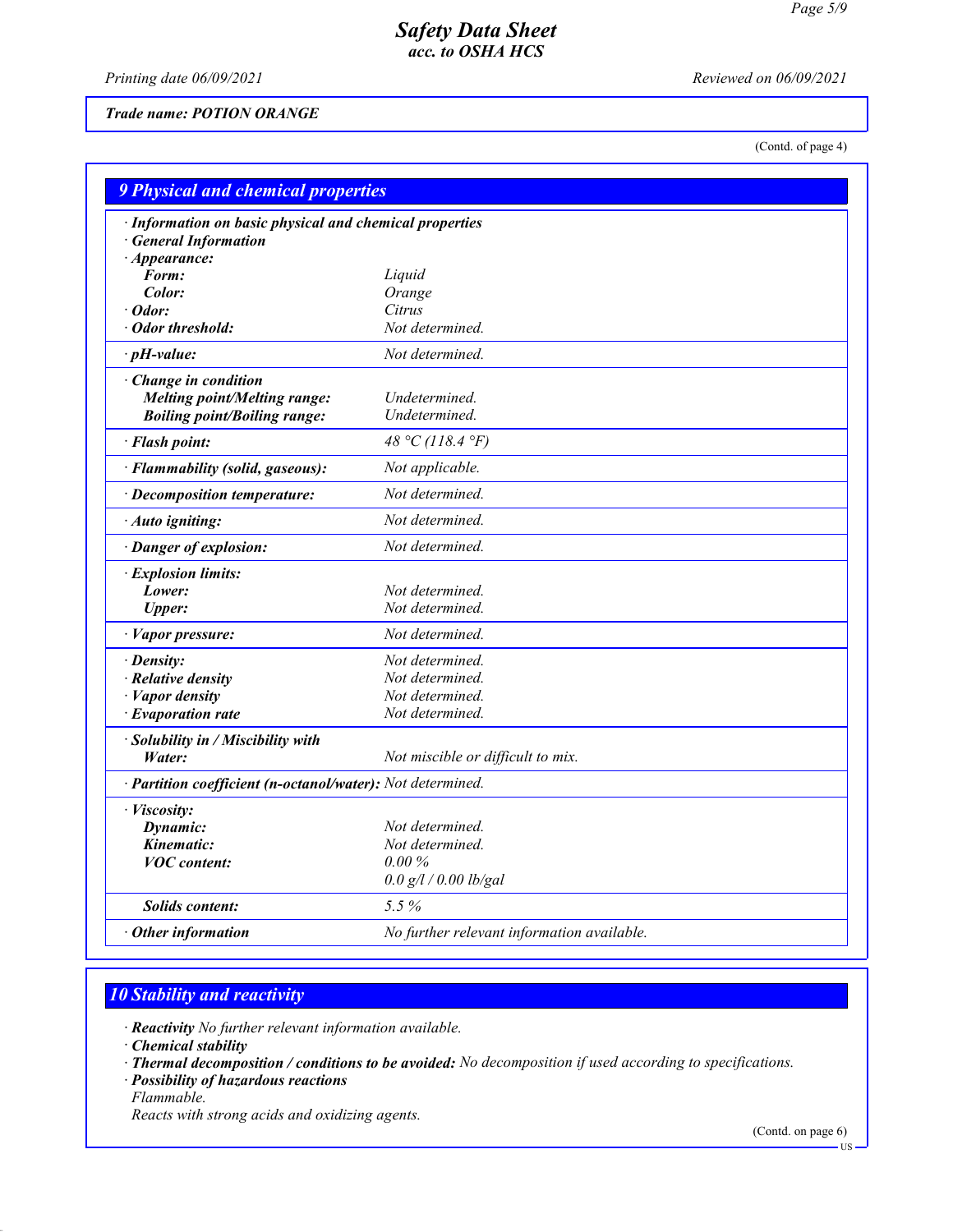*Printing date 06/09/2021 Reviewed on 06/09/2021*

*Trade name: POTION ORANGE*

- *· Conditions to avoid No further relevant information available.*
- *· Incompatible materials: No further relevant information available. · Hazardous decomposition products: Carbon monoxide and carbon dioxide*

# *11 Toxicological information*

*· Information on toxicological effects*

*· Acute toxicity:*

*· Primary irritant effect:*

*· on the skin: Irritant to skin and mucous membranes.*

*· on the eye: Irritating effect.*

*· Sensitization:*

*Sensitizing effect through inhalation is possible with prolonged exposure. Sensitization possible through inhalation.*

*Sensitization possible through skin contact.*

*· Additional toxicological information:*

*· Carcinogenic categories*

*· IARC (International Agency for Research on Cancer)*

*None of the ingredients is listed.*

*· NTP (National Toxicology Program)*

*no ingredient above de minimis level is listed*

*· OSHA-Ca (Occupational Safety & Health Administration)*

*None of the ingredients is listed.*

# *12 Ecological information*

*· Toxicity*

- *· Aquatic toxicity: No further relevant information available.*
- *· Persistence and degradability No further relevant information available.*
- *· Behavior in environmental systems:*
- *· Bioaccumulative potential No further relevant information available.*
- *· Mobility in soil No further relevant information available.*
- *· Additional ecological information:*
- *· General notes:*
- *Water hazard class 2 (Self-assessment): hazardous for water*

*Do not allow product to reach ground water, water course or sewage system.*

*Danger to drinking water if even small quantities leak into the ground.*

- *· Results of PBT and vPvB assessment*
- *· PBT: Not applicable.*

*· vPvB: Not applicable.*

*· Other adverse effects No further relevant information available.*

## *13 Disposal considerations*

- *· Waste treatment methods*
- *· Recommendation:*

*Can be burned with household garbage after consulting with the waste disposal facility operator and the pertinent authorities and adhering to the necessary technical regulations.*

*Must not be disposed of together with household garbage. Do not allow product to reach sewage system.*

(Contd. on page 7)

US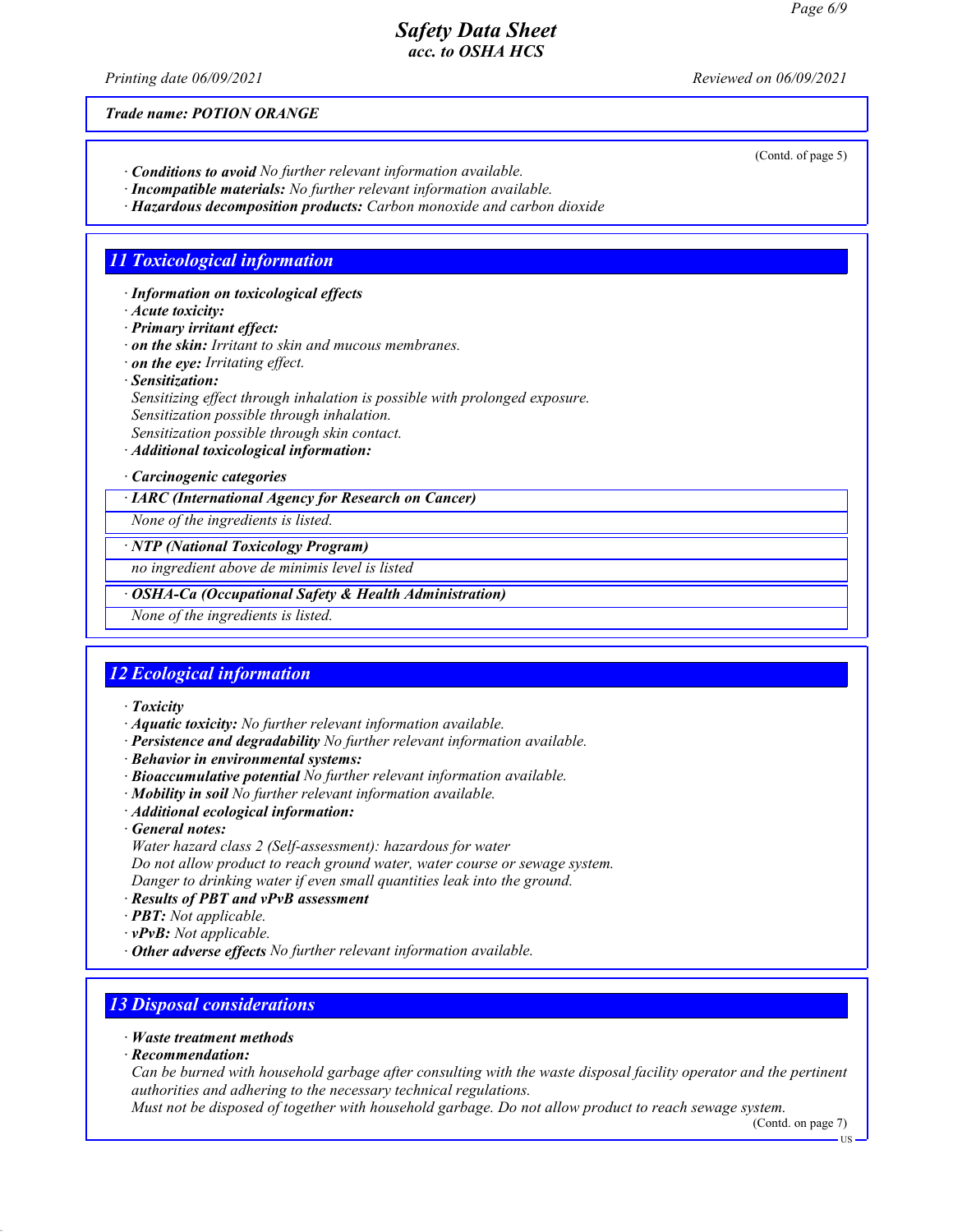*Printing date 06/09/2021 Reviewed on 06/09/2021*

(Contd. of page 6)

US

*Trade name: POTION ORANGE*

*· Uncleaned packagings:*

*· Recommendation: Disposal must be made according to official regulations.*

| <b>14 Transport information</b>                  |                                                                     |
|--------------------------------------------------|---------------------------------------------------------------------|
| · UN-Number                                      |                                                                     |
| $\cdot$ DOT                                      |                                                                     |
| $\cdot$ IMDG, IATA                               | UN3082                                                              |
| · UN proper shipping name                        |                                                                     |
| $\cdot$ DOT                                      |                                                                     |
| $\cdot$ IMDG                                     | ENVIRONMENTALLY HAZARDOUS SUBSTANCE, LIQUID,                        |
|                                                  | N.O.S. (d-Limonene (Citrus Terpenes)), MARINE POLLUTANT             |
| $\cdot$ IATA                                     | ENVIRONMENTALLY HAZARDOUS SUBSTANCE, LIQUID,                        |
|                                                  | N.O.S. (d-Limonene (Citrus Terpenes))                               |
| · Transport hazard class(es)                     |                                                                     |
| $\cdot$ DOT                                      | Not applicable                                                      |
| $\cdot$ Class                                    |                                                                     |
| $\cdot$ IMDG, IATA                               | __________________________                                          |
|                                                  |                                                                     |
|                                                  |                                                                     |
| $\cdot$ Class                                    | 9 Miscellaneous dangerous substances and articles                   |
| $\cdot$ Label                                    | 9                                                                   |
| · Packing group                                  |                                                                     |
| $\cdot$ DOT                                      |                                                                     |
| · IMDG, IATA                                     | Ш                                                                   |
| · Environmental hazards:                         |                                                                     |
| $\cdot$ Marine pollutant:                        | Yes                                                                 |
|                                                  | Symbol (fish and tree)                                              |
| · Special marking (IATA):                        | Symbol (fish and tree)                                              |
| · Special precautions for user                   |                                                                     |
| · Hazard identification number (Kemler code): 90 |                                                                     |
| · EMS Number:                                    | $F-A, S-F$                                                          |
| · Stowage Category                               | $\boldsymbol{A}$                                                    |
| · Transport in bulk according to Annex II of     |                                                                     |
| <b>MARPOL73/78 and the IBC Code</b>              | Not applicable.                                                     |
| · Transport/Additional information:              |                                                                     |
|                                                  |                                                                     |
| $\cdot$ DOT                                      | Not regulated non bulk $(\leq 119$ gal), UN3082 for bulk shipments. |
| ∙IMDG                                            |                                                                     |
| $\cdot$ Limited quantities (LQ)                  | 5L                                                                  |
| $\cdot$ Excepted quantities (EQ)                 | Code: E1                                                            |
|                                                  | Maximum net quantity per inner packaging: 30 ml                     |
|                                                  | Maximum net quantity per outer packaging: 1000 ml                   |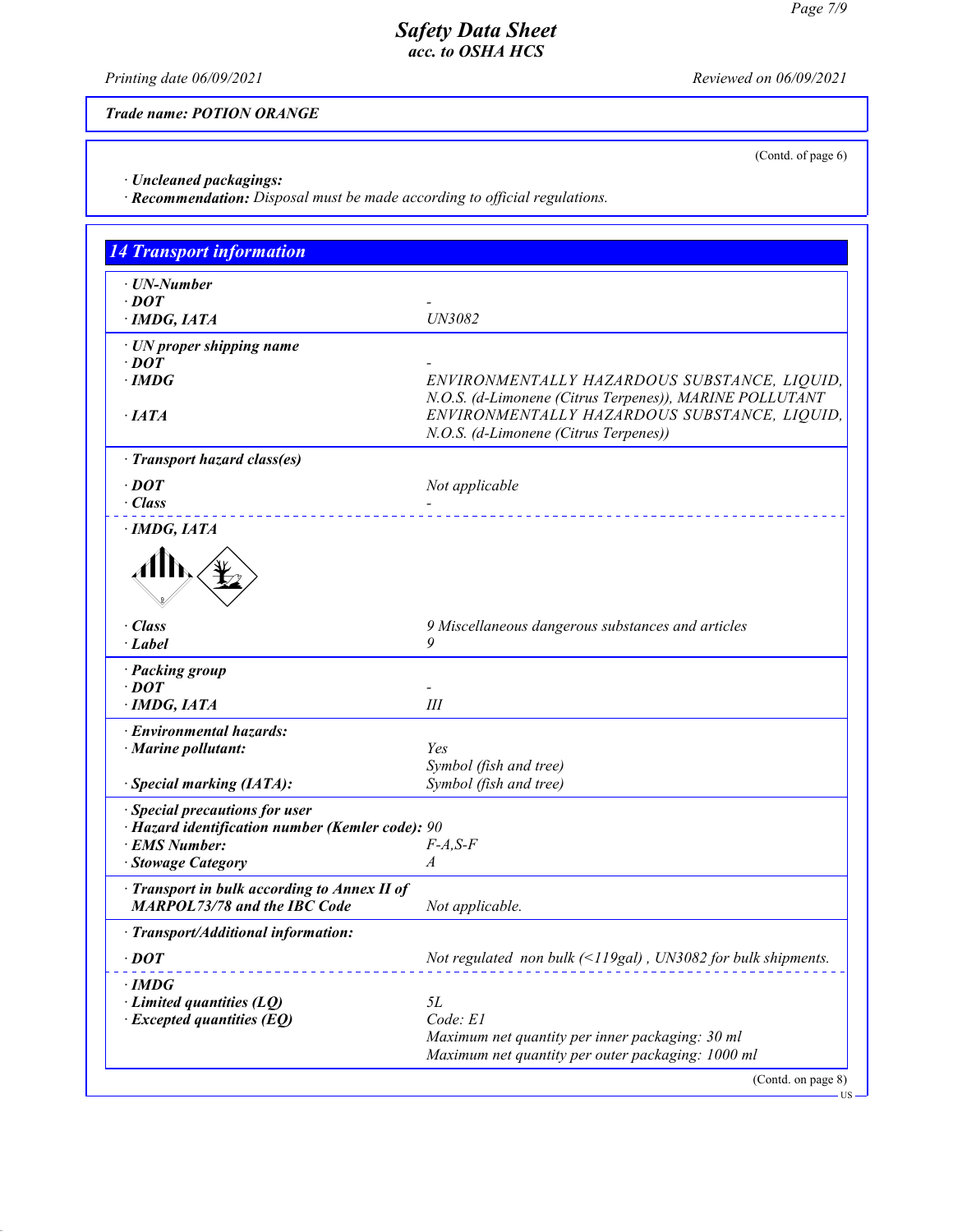*Printing date 06/09/2021 Reviewed on 06/09/2021*

*Trade name: POTION ORANGE*

(Contd. of page 7)

*· UN "Model Regulation": UN 3082 ENVIRONMENTALLY HAZARDOUS SUBSTANCE, LIQUID, N.O.S. (D-LIMONENE (CITRUS TERPENES)), 9, III*

## *15 Regulatory information*

*· Safety, health and environmental regulations/legislation specific for the substance or mixture No further relevant information available.*

*· Sara*

*· Section 355 (extremely hazardous substances):*

*None of the ingredients is listed.*

*· Section 313 (Specific toxic chemical listings):*

*None of the ingredients is listed.*

*· TSCA (Toxic Substances Control Act):*

*66455-15-0 C10-12 6 Mole Linear Alcohol Ethoxylate ACTIVE*

*· Hazardous Air Pollutants*

*None of the ingredients is listed.*

*· Proposition 65*

*· Chemicals known to cause cancer:*

*None of the substances are listed*

*· Chemicals known to cause reproductive toxicity for females:*

*None of the ingredients is listed.*

*· Chemicals known to cause reproductive toxicity for males.*

*None of the ingredients is listed.*

*· Chemicals known to cause developmental toxicity:*

*None of the ingredients is listed.*

#### *· Carcinogenic categories*

*· EPA (Environmental Protection Agency)*

*None of the ingredients is listed.*

*· TLV (Threshold Limit Value)*

*None of the ingredients is listed.*

*· NIOSH-Ca (National Institute for Occupational Safety and Health)*

*None of the ingredients is listed.*

*· GHS label elements The substance is classified and labeled according to the Globally Harmonized System (GHS). · Hazard pictograms*



*· Signal word Danger*

*· Hazard-determining components of labeling:*

*d-Limonene (Citrus Terpenes)*

*· Hazard statements Combustible liquid.*

US